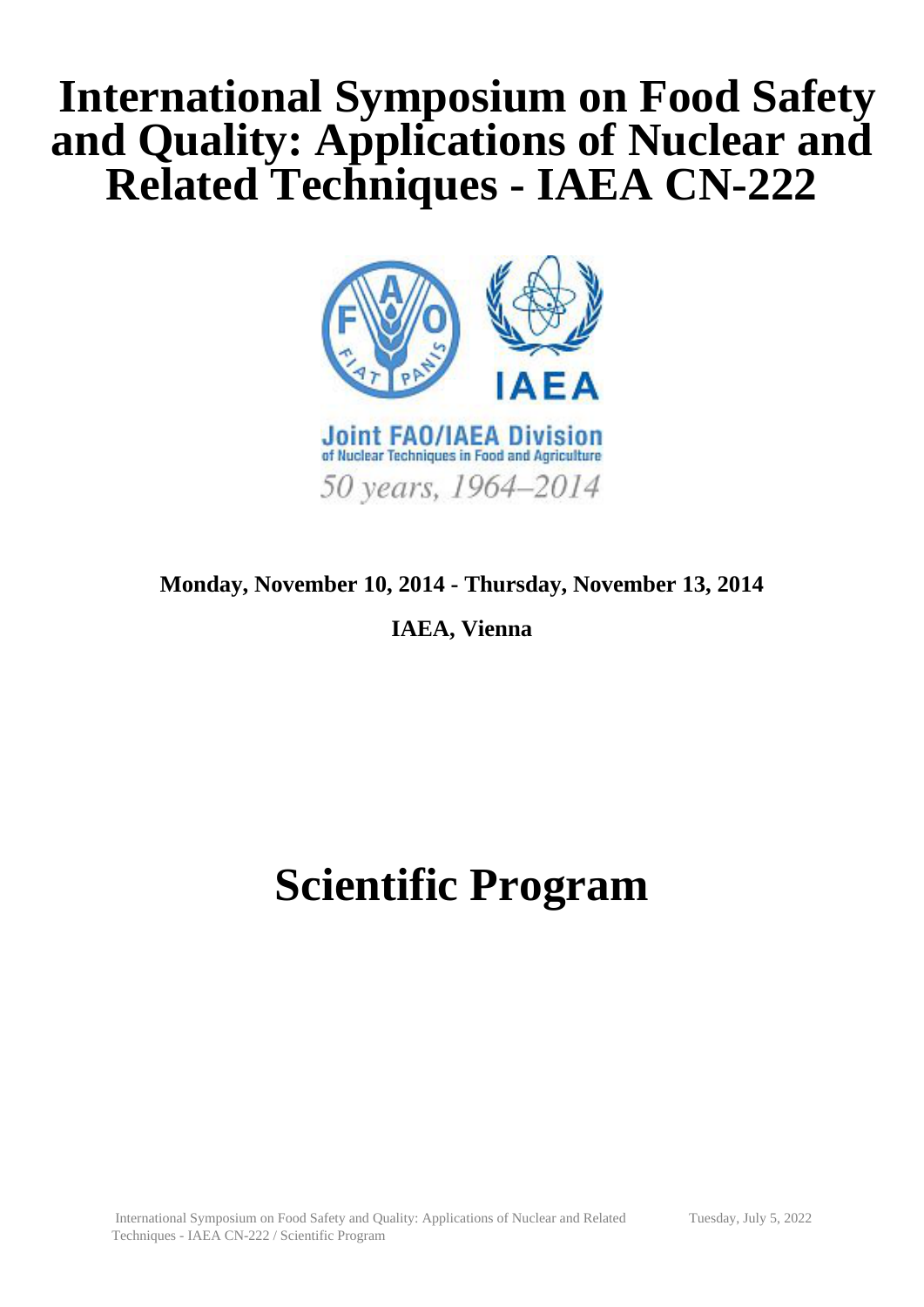The symposium will focus on food safety and quality, considering protection of the integrity of the food supply chain as a holistic process.

#### **The symposium will have the following objectives:**

1. Bring together experts to present contemporary and novel applications, identify gaps and discuss future perspectives and opportunities;

2. Provide a forum for interdisciplinary networking between professionals from different backgrounds, including industry, national institutes, academia, and public and private bodies;

- 3. Facilitate a broad understanding of the topics involved; and
- 4. Promote peaceful applications of nuclear technologies.

#### **The target audience includes:**

- 1. Food scientists and laboratory analysts
- 2. Policy makers
- 3. Regulators
- 4. Food producers and the private sector
- 5. United Nations agencies such as: WHO, FAO, and UNIDO
- 6. Research institutes and universities

**<big><big>The sessions will cover the following topics</big></big>:**

#### **Analytical technologies for food authentication, traceability and contaminant control**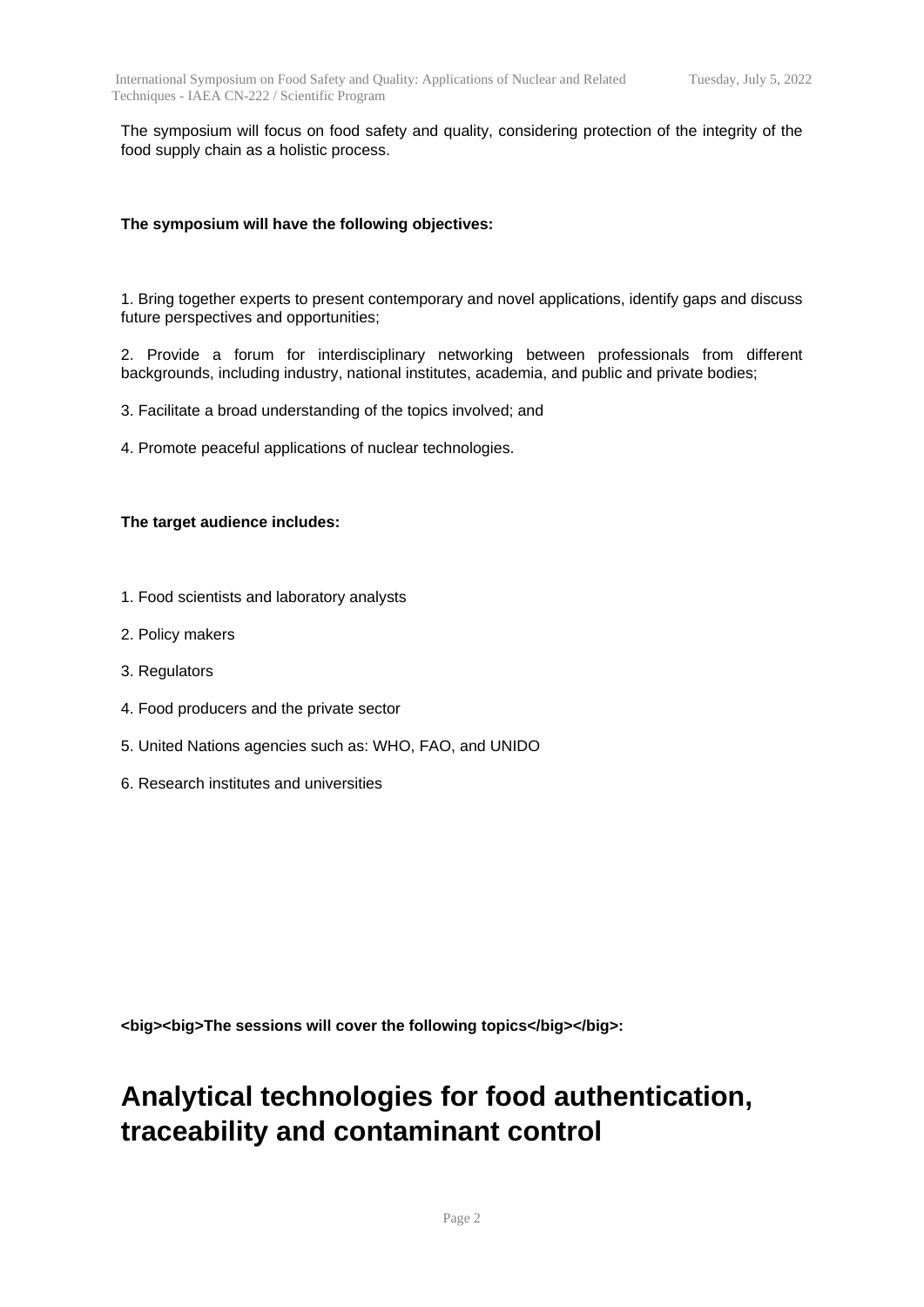- Isotopic and elemental 'fingerprinting' for food traceability and authenticity
- Analytical methods to detect adulterants and contaminants in food
- Tests to detect and authenticate irradiated food

## **Food irradiation — new technological approaches and applications for reducing food waste and food losses, as well as improving food security and safety**

- Shelf life extension
- Microbiological decontamination
- Insect disinfestation (quarantine treatment)

### **Climate change and other environmental and related factors that impact food safety and quality**

• Integrated analytical techniques for food safety and environmental sustainability

• Applications of food irradiation and analytical techniques to moderate damages associated with climate change

• The use of radiotracers and stable isotopes for transfer studies and contaminant traceability

#### **Chemometrics, statistical methods and predictive models in food analysis**

**Emerging threats to the integrity of the food supply chain and potential control techniques**

### **International guidelines/standards/regulations for consumer protection and international trade**